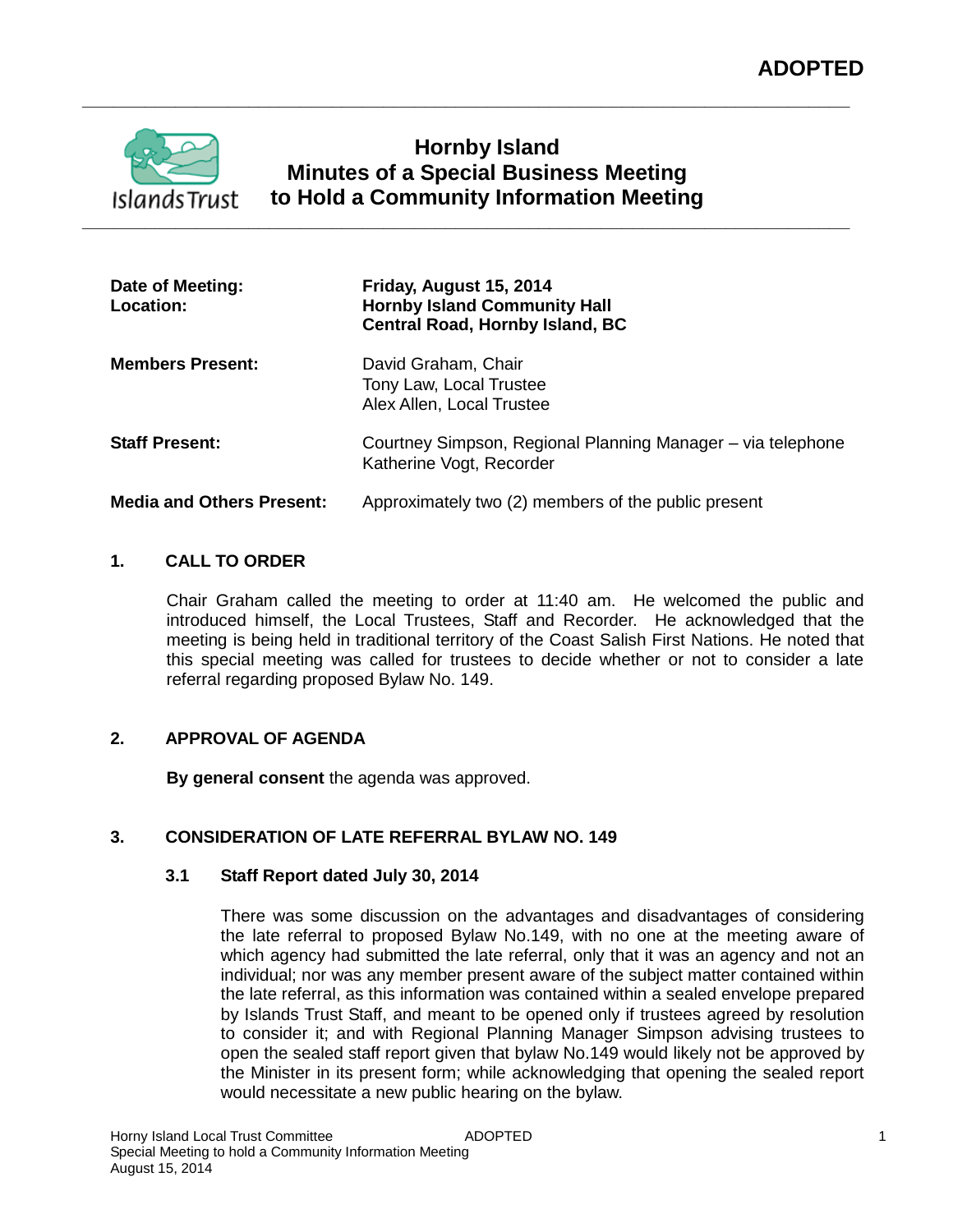### **HO-2014-045 It was MOVED** and **SECONDED,**

that the Hornby Island Local Trust Committee receive the additional information in respect to proposed Bylaw No.149.

# **CARRIED**

The envelope was opened and copies of the Staff Report dated July 30, 2014 regarding the late referral were distributed among the members present. Within the Staff Report, it was noted that the late referral had been received by the Northern Islands Trust office on July 18, 2014, which was the same day of, but subsequent to, the meeting at which the Hornby Island Local Trust Committee had adopted a resolution to submit proposed Bylaw No.149 to the Minister of Community, Sport and Cultural Development for approval. The late referral was from the K'omoks First Nation who requested that some changes be made to the proposed Bylaw No.149 prior to its adoption.

It was the recommendation of staff that the third reading of Bylaw No.149 be rescinded.

### **HO-2014-046**

#### **It was MOVED** and **SECONDED,**

that the Hornby Island Local Trust Committee rescind third reading of proposed Bylaw No.149.

### **CARRIED**

# **HO-2014-047**

# **It was MOVED and SECONDED,**

that the Hornby Island Local Trust Committee amend proposed Bylaw No.149 at second reading as follows:

- A. Section 1.4 "Historical Perspectives" of Schedule 'A" be amended by the deletion of the two paragraphs at the bottom of page two and the two paragraphs at the start of page three.
- B. That section 2.1 "Broad Community Objectives" of Schedule 'A' be amended by the addition of a new community objective, "To encourage a relationship with First Nations with interests in Hornby Island and the surrounding waters." Immediately above the last objective.
- C. That Policy 3.7.2 of Section 3.7 "Heritage Features" of Schedule 'A' be amended by deleting the word, "should" and replacing it with the word, "shall."
- D. That Section 4.3, "Mariculture of Schedule 'A' be amended by the addition of an "Information Note" below the "Background" section which reads as follows:

"That the Hornby Island Local Trust Committee does not have the authority to regulate First Nations aquaculture activities related to aboriginal rights."

#### **CARRIED**